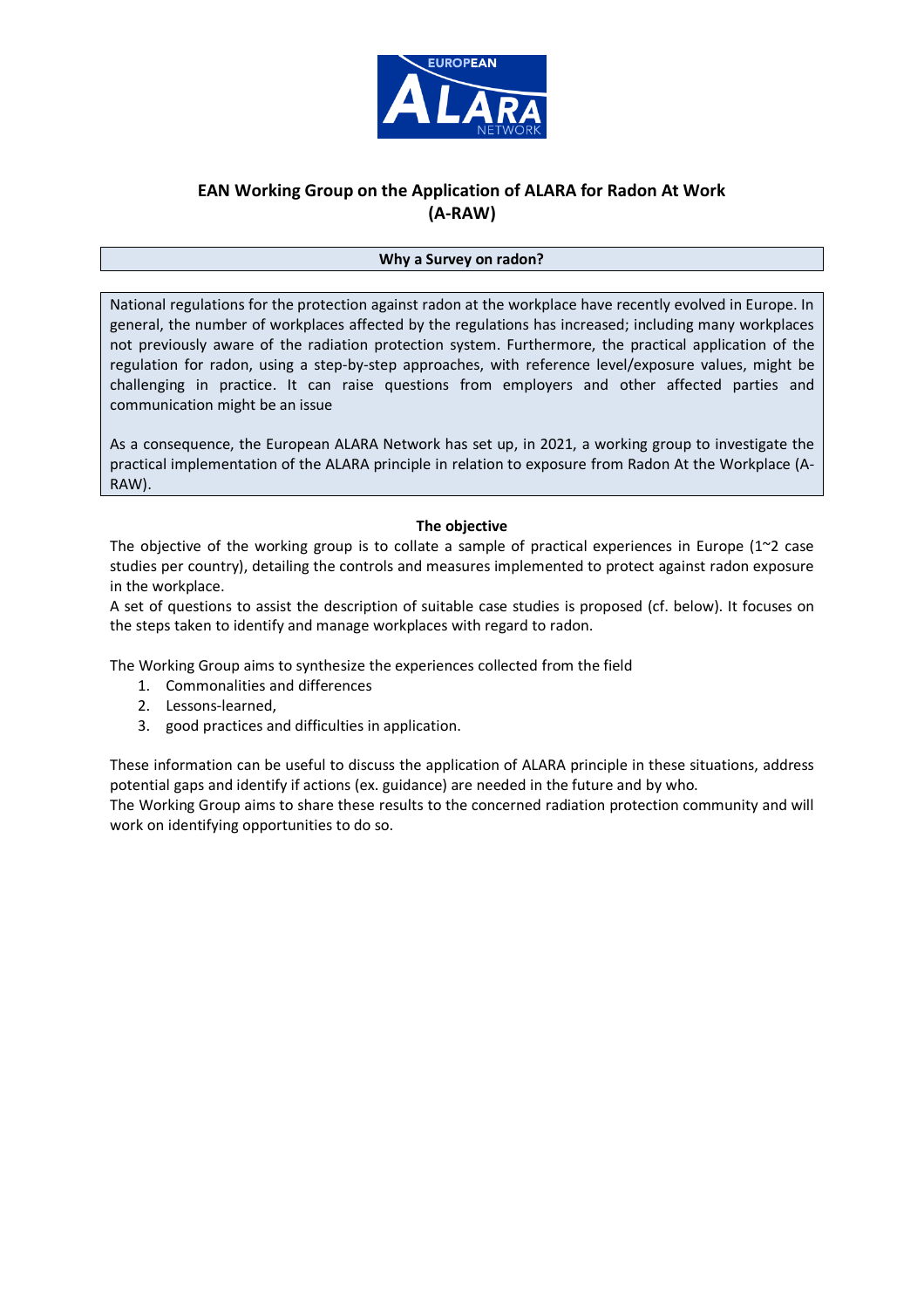

## **SET OF QUESTIONS.**

**1 survey = 1 case study of your choice** (workplace concerned with regulation on radon: touristic cave, underground workplace, bakery, robot factory …)

The check box ( $\square$ ;  $\checkmark$ ) are used to have a quick view of the national regulation. The text inbox host experience from the practical case study.

## **ALARA FOR RADON AT WORK TEMPLATE FOR CASE STUDY**

**Could you please provide a short description of the case study and the workplace?** *Context, sitting, number of workers etc.*

## **# IDENTIFICATION OF WORKPLACES**

Context: Radon measurements shall be carried out in identified workplaces

• **What are the criteria to select the workplaces?**

**…**

…

…

…

☐ *Workplace in basement* ☐ *Workplace in ground floor* ☐ *Map or radon-prone area* ☐ *Specific workplace* ☐ *former radon measurement* ☐ *other: …*

• **Using the criteria**: ☐ *Mandatory* ☐ *Not mandatory*

**What are your views about the system for the identification of workplaces? And what happens to all the other workplaces?**

## **# RADON CONCENTRATION MEASUREMENT**

Context: Radon measurement protocol.

- **Normative protocol for radon concentration measurement** ☐ *Mandatory* ☐ *Not mandatory*
- **Preference given to** ☐ *passive or* ☐ *direct-reading measurement devices?*
- **Accredited/certified services for radon concentration measurements** ☐ *Mandatory* ☐ *Not mandatory*

• **Are provisions for verification measurement provided in law?** ☐ *Yes* ☐ *No*

**What are your views about the protocol for radon concentration measurement?**  Issues in practicality, cost, information to the workers and/or Health and Safety

**What if < reference level?** Any (mandatory) requirements to reduce exposure ALARA?

## **# DIAGNOSIS AND REMEDIATION**

Context: If > reference level, remedial action to reduce radon concentration shall be taken.

- **Who is responsible?** ☐ *Employer* ☐ *Property Owner*
- **Are accredited/certified services for radon concentration measurements mandatory?** ☐ *Mandatory* ☐ *Not mandatory*
- **Are guidance available to help establish a diagnosis of the building and inform the type of mitigation required?** ☐ *Yes* ☐ *No Ex. Guidance on best practices, definition of standards for corrective measures (technical, organizational, cost) and their long-term follow-up.*
- **Is it needed?** ☐ *Yes* ☐ *No*
- **Time frame for remediation actions?** … (years)
- **Time frame for remediation follow-up measurement?** … (years)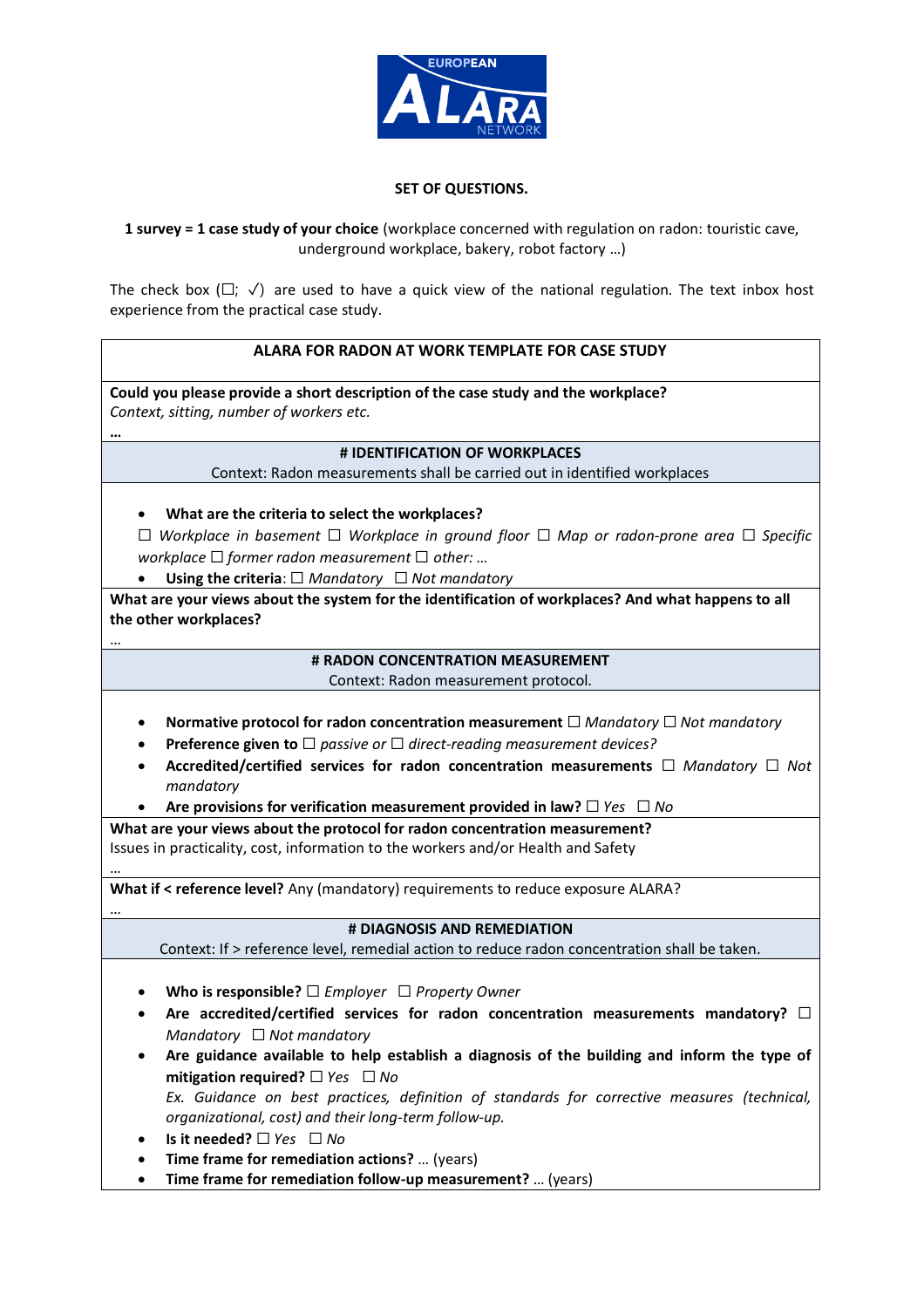

| Same protocol as initial measurement? $\Box$ Yes $\Box$ No                                            |                      |  |  |
|-------------------------------------------------------------------------------------------------------|----------------------|--|--|
|                                                                                                       |                      |  |  |
|                                                                                                       |                      |  |  |
| Is the optimization principle considered in the implementation of the remedial action?                |                      |  |  |
| Cost-efficacy consideration, numerical target, involvement of workers,                                |                      |  |  |
| # GOING FURTHER                                                                                       |                      |  |  |
| Context: Remedial action were not sufficient.                                                         |                      |  |  |
|                                                                                                       |                      |  |  |
| Is it clear how to notify the situation to the competent authority? $\Box$ Yes $\Box$ No<br>$\bullet$ |                      |  |  |
| Is then the exposure assessment always requested? $\Box$ Yes $\Box$ No<br>٠                           |                      |  |  |
| Who can perform the exposure assessment $\Box$ Employer $\Box$ Property Owner $\Box$ In-house<br>٠    |                      |  |  |
| Radiation Protection Expert $\Box$ External Radiation Protection Expert                               |                      |  |  |
| Are data/guidance available for the determination of annual radon concentration and                   |                      |  |  |
| "theoretical" estimate of effective dose to workers? $\Box$ Yes $\Box$ No                             |                      |  |  |
| Ex. calculation techniques for estimating the radon concentration average and effective dose:         |                      |  |  |
| respiratory/breathing rate, time in contact with radon, which conversion factors do you use,          |                      |  |  |
| equilibrium factor etc.                                                                               |                      |  |  |
| Is it needed? $\Box$ Yes $\Box$ No                                                                    |                      |  |  |
| What are your views about the exposure assessment process?                                            |                      |  |  |
| # CASE WHERE EFFECTIVE DOSE < 6 mSv                                                                   |                      |  |  |
|                                                                                                       |                      |  |  |
| Is it clear how to notify the results of the exposure assessment to the competent authority? $\Box$   |                      |  |  |
| Yes $\Box$ No                                                                                         |                      |  |  |
| Who is responsible of implementing the requirements? $\Box$ Employer $\Box$ Property Owner $\Box$ In- |                      |  |  |
| house Radiation Protection Expert $\Box$ External Radiation Protection Expert                         |                      |  |  |
| Are there practical difficulties in?                                                                  |                      |  |  |
| - The identification of radon prone area (zoning)                                                     | $\Box$ Yes $\Box$ No |  |  |
|                                                                                                       | $\Box$ Yes $\Box$ No |  |  |
| - Ventilation/airflow requirements? And checks on continued operation                                 |                      |  |  |
| of radon countermeasures (fans/sumps)?                                                                | $\Box$ Yes $\Box$ No |  |  |
|                                                                                                       | $\Box$ Yes $\Box$ No |  |  |
| - Provision to "promote the development of an appropriate radiation                                   |                      |  |  |
|                                                                                                       | $\Box$ Yes $\Box$ No |  |  |
|                                                                                                       | $\Box$ Yes $\Box$ No |  |  |
| - Other:                                                                                              |                      |  |  |
| Any details you would like to report?                                                                 |                      |  |  |
|                                                                                                       |                      |  |  |
| # CASE WHERE EFFECTIVE DOSE ≥ 6 mSv                                                                   |                      |  |  |
| Who is responsible for the implementation of licencing requirements for the workers? $\square$        |                      |  |  |
| Employer $\Box$ Property Owner                                                                        |                      |  |  |
| Are there practical difficulties in?                                                                  |                      |  |  |
| - Individual radiological surveillance: dosimetry system (calculation                                 |                      |  |  |
| hypothesis, EAP, personal dosimeter (incl. market analysis) against                                   |                      |  |  |
|                                                                                                       | $\Box$ Yes $\Box$ No |  |  |
|                                                                                                       | $\Box$ Yes $\Box$ No |  |  |